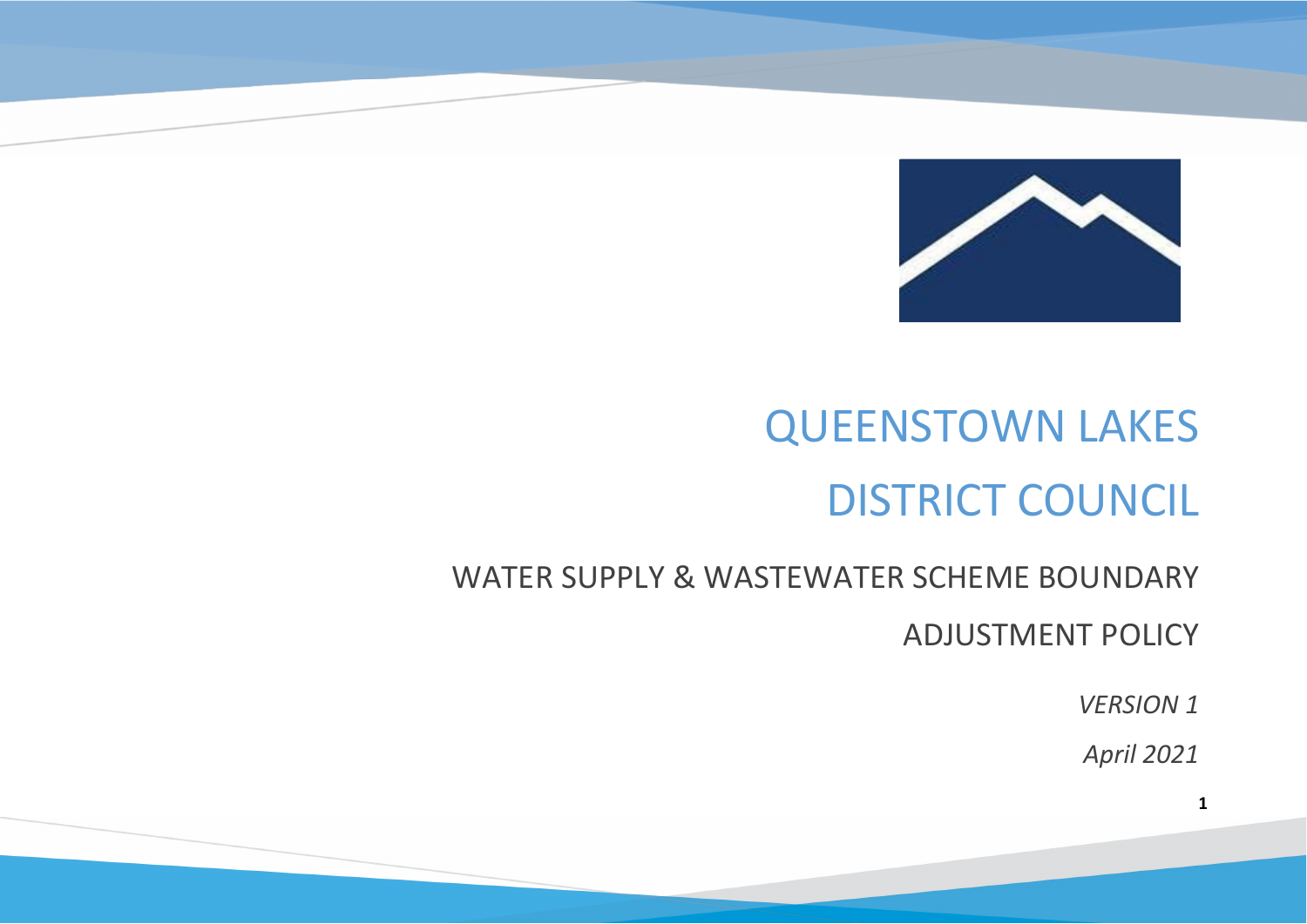# TABLE OF CONTENTS

- **1. APPLICATION**
- **2. PURPOSE**
- **3. RELATED DOCUMENTS**
- **4. DEFINITIONS**
- **5. PRINCIPLES**
- **6. RESPONSIBILITIES**
- **7. APPLICATION PROCESS**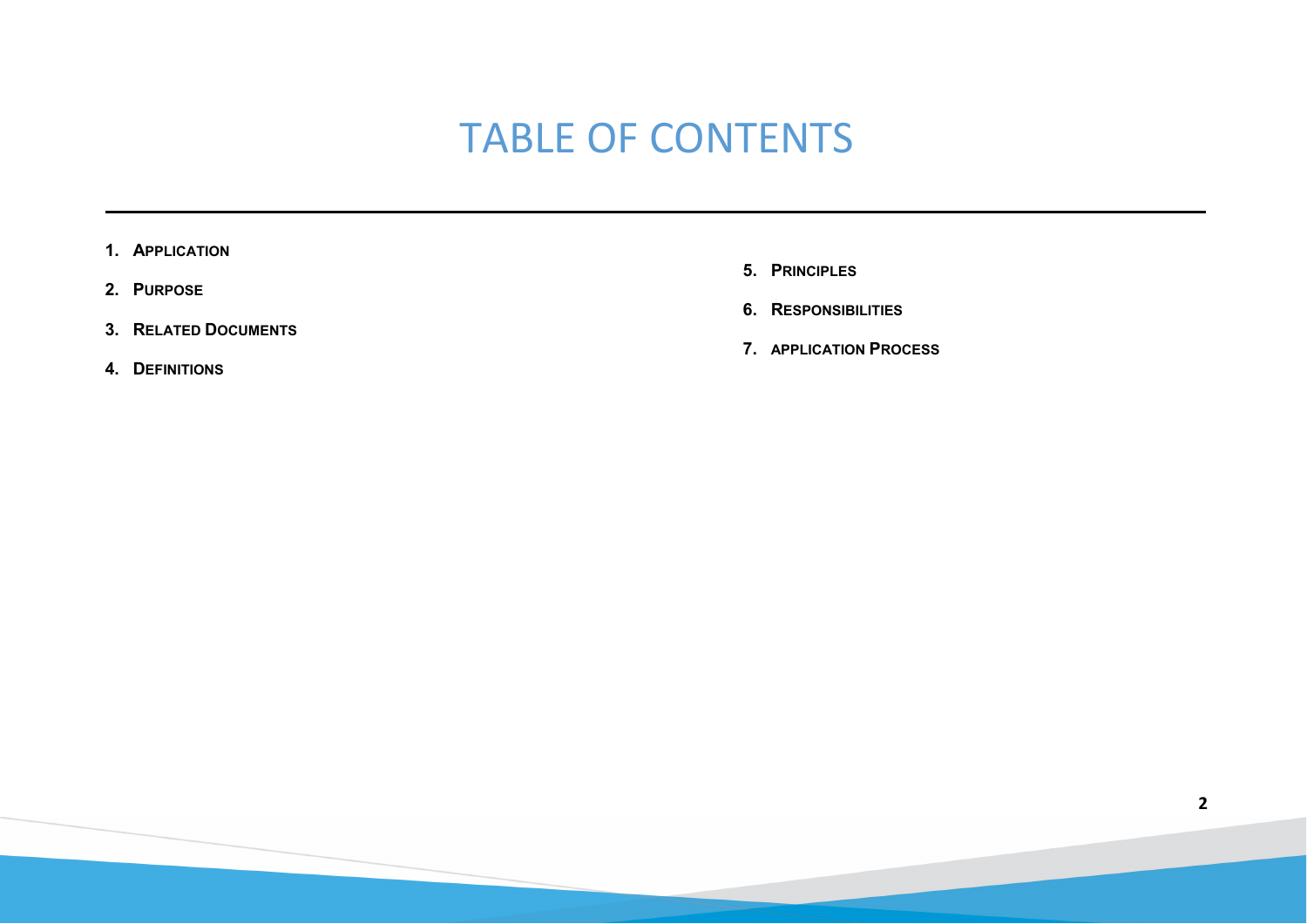# 1. Application

This policy applies to applications for an extension to Queenstown Lakes District Council's (QLDC) water supply and wastewater scheme boundary. This does not include changes to the district plan, in which case provision of water supply and wastewater disposal will be considered as part of the plan change process.

## 2. Purpose

The purpose of this policy is to show the criteria for decision making that will be applied when assessing applications to extend the water supply and /or wastewater scheme boundary.

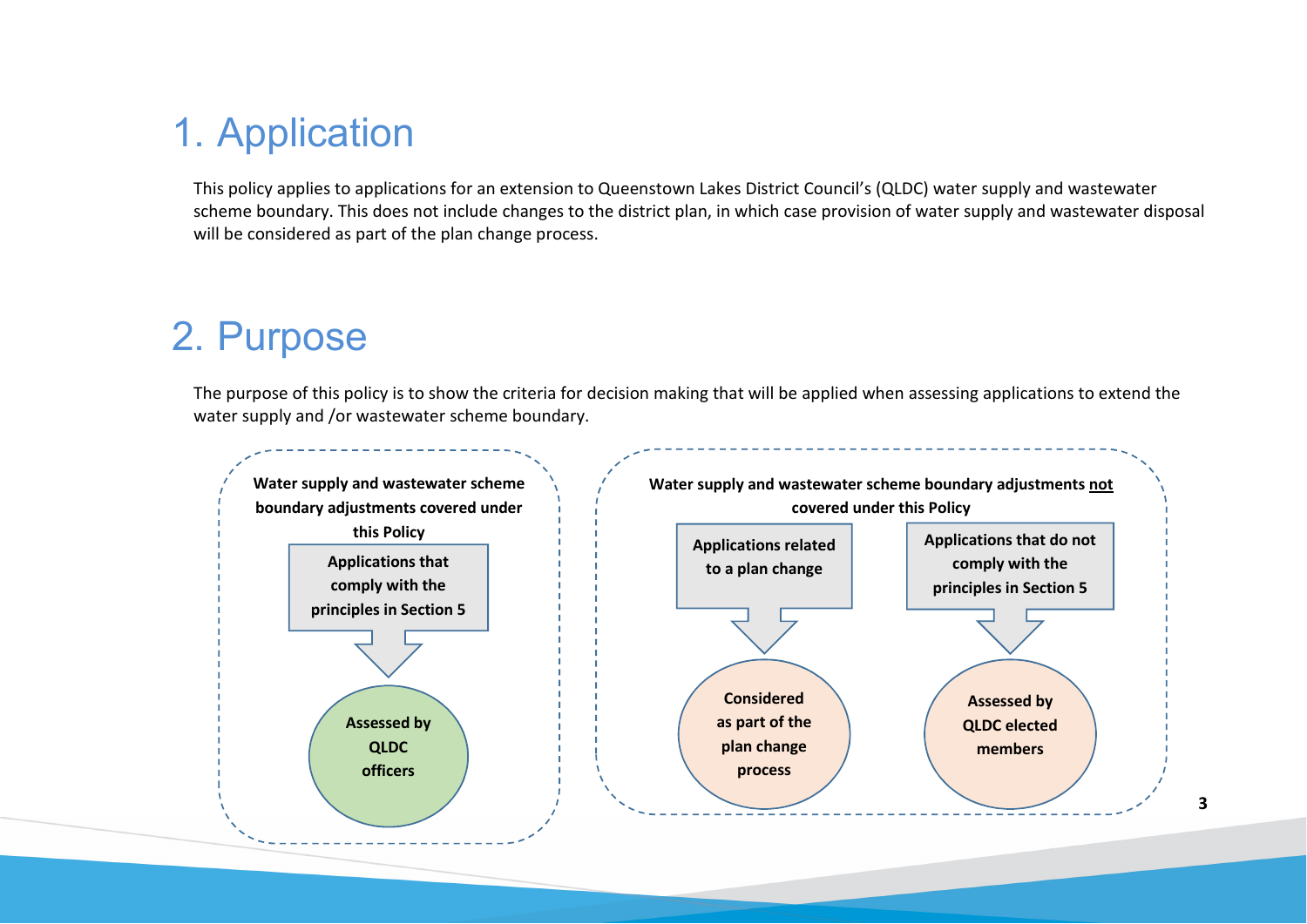# 3. Related Documents

The policy should be read in conjunction with the following documents:

- 1. Local Government Act 2002
- 2. Utilities Access Act
- 3. QLDC District Plan (Both the Operative and Proposed District Plans)
- 4. QLDC Water Metering Policy
- 5. QLDC Water Supply Bylaw
- 6. QLDC Land Development and Subdivision Code of Practice and associated specifications, e.g. as-built specification.
- 7. QLDC Extension and Connection Costs for Water and Sewerage Policy
- 8. QLDC Policy for the Provision of New Water Supply and Sanitary Sewer Connections
- 9. QLDC Three Waters Asset Management Plan
- 10. QLDC Pressure Sewer Policy (Draft)
- 11. QLDC Development Contribution Policy
- 12. Drinking-water Standards for New Zealand 2005 (Revised 2008)
- 13. NZ Fire Fighting Water Supplies Code of Practice 2008 (SNZ PAS 4509:2008)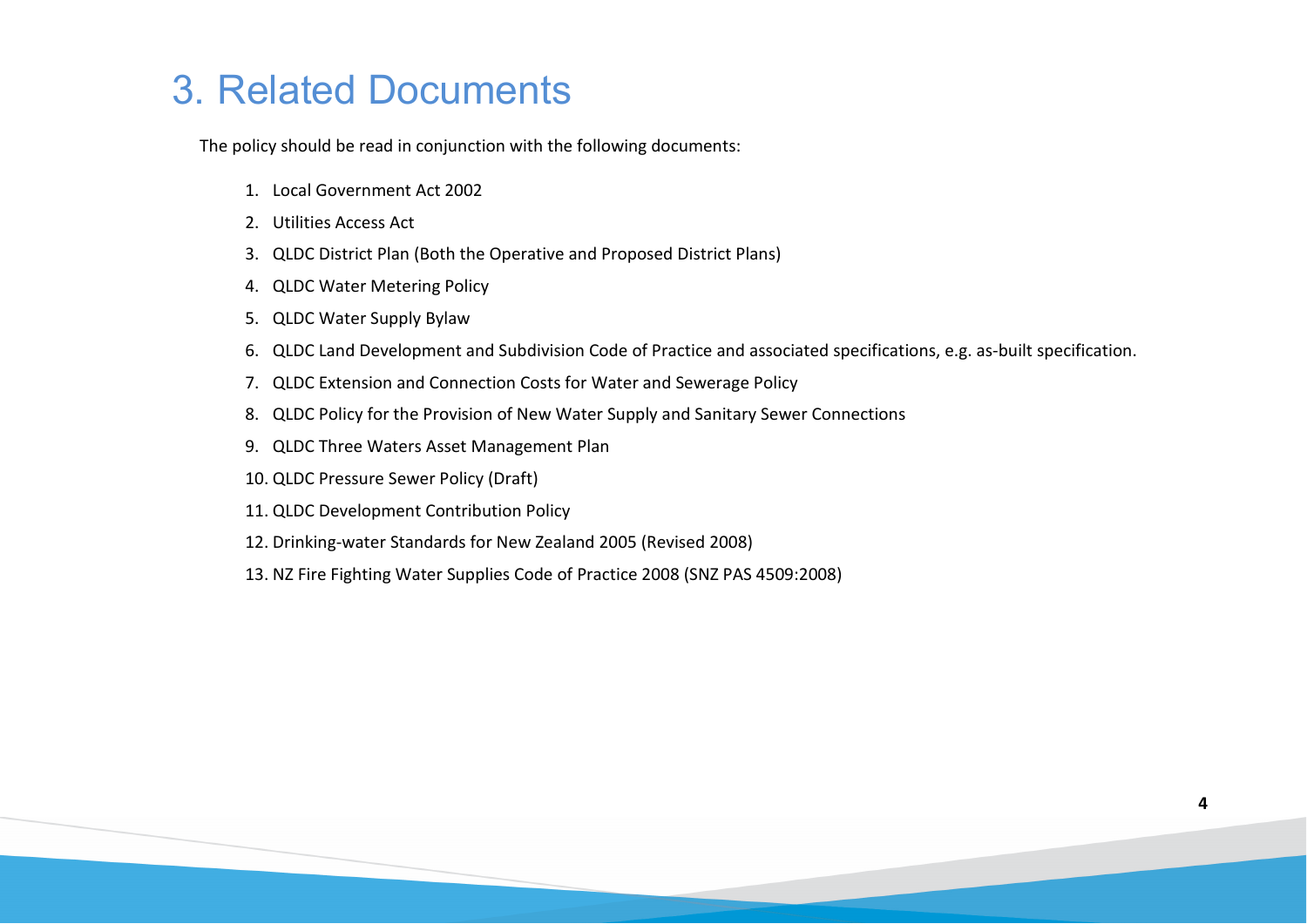### 4. Definitions

#### **Water Supply and Wastewater Scheme Boundary**

The **Water Supply and Wastewater Scheme Boundary** is the line defining the limit of each QLDC water supply and wastewater schemes. The boundaries encompass the area where infrastructure is available or planned to be available to supply water and provide a wastewater connection to properties within the boundary extents, taking into account the zonings defined in the District Plan and growth rates within the QLDC demand projections. Therefore is should be noted that the boundaries are not necessarily indicative of capacity currently being available.

The water supply and wastewater boundary is physically defined on the QLDC WebMap (available http://maps.qldc.govt.nz/qldcviewer/) where it is referred to as 'the water scheme'.

This boundary should not be confused with the development contribution 'contributing area' as defined in the development contributions policy.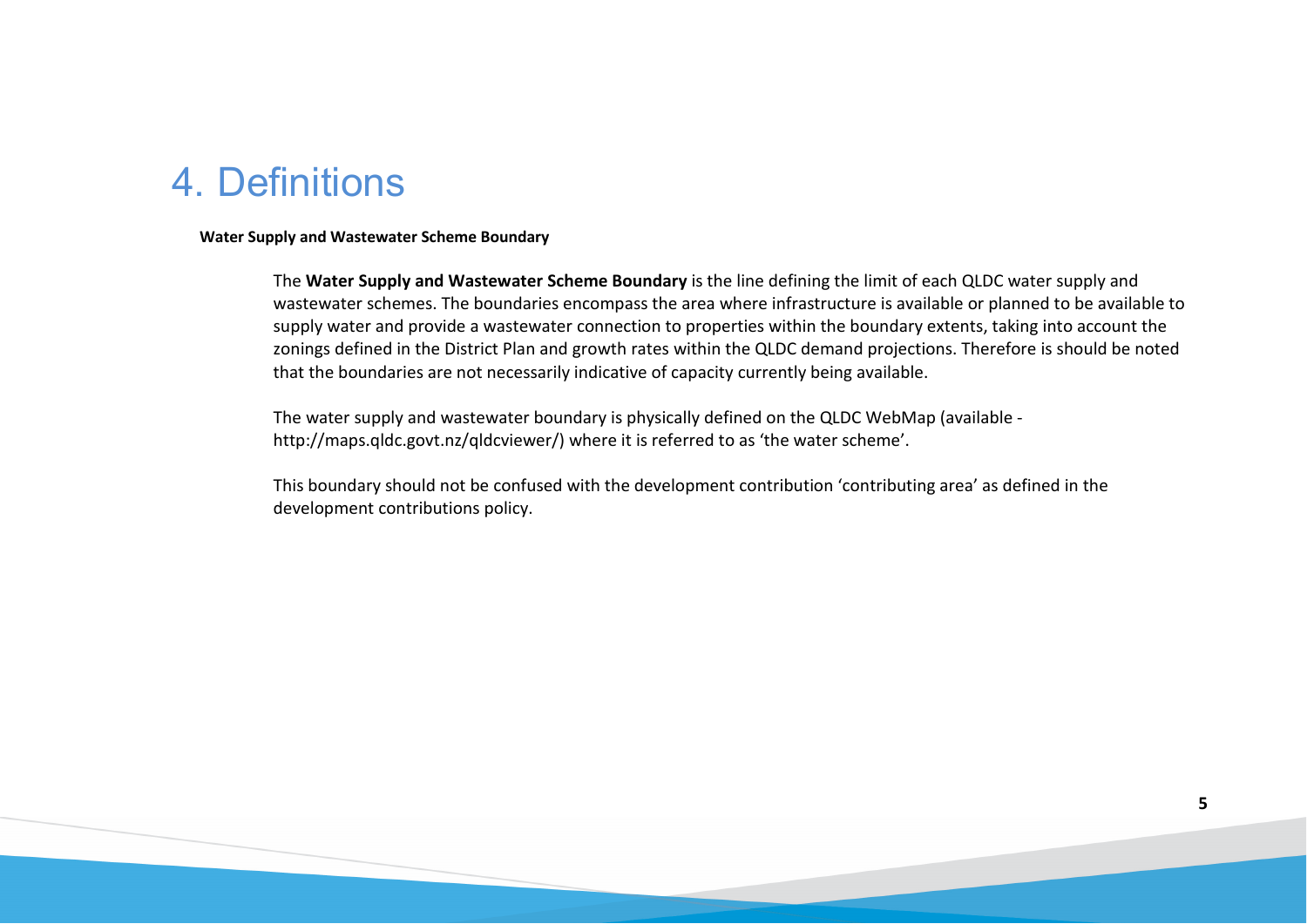#### **Types of Service**

**On demand water supply** means a supply which is available on demand directly from the point of supply, subject to the agreed level of service (LOS) as set out in QLDC's 10 year long term plan.

**Restricted flow water supply** means a type of water supply connection where a small flow is supplied through a flow control device, and storage is provided by the customer to cater for the customer's demand fluctuations, e.g. on-site storage tanks.

**Water Supply Area** means an area serviced by a reticulated water supply system that is intended to supply water for specified purposes via restricted flow supplies and/or on demand supplies, but not necessarily with a firefighting capability.

**Gravity wastewater connection** means a connection that you can drain wastewater to via a gravity system, wastewater is still able to be pumped to these connections if the restrictions of the property require it.

**Pressure wastewater connection** means a connection that you need to pump wastewater to, through a pressurised system. This will required either on-site pumps for individual properties or a centralised pump station for larger developments.

**Wastewater Service Area** means an area serviced by a reticulated wastewater supply system that is intended to convey wastewater to a centralised wastewater treatment facility.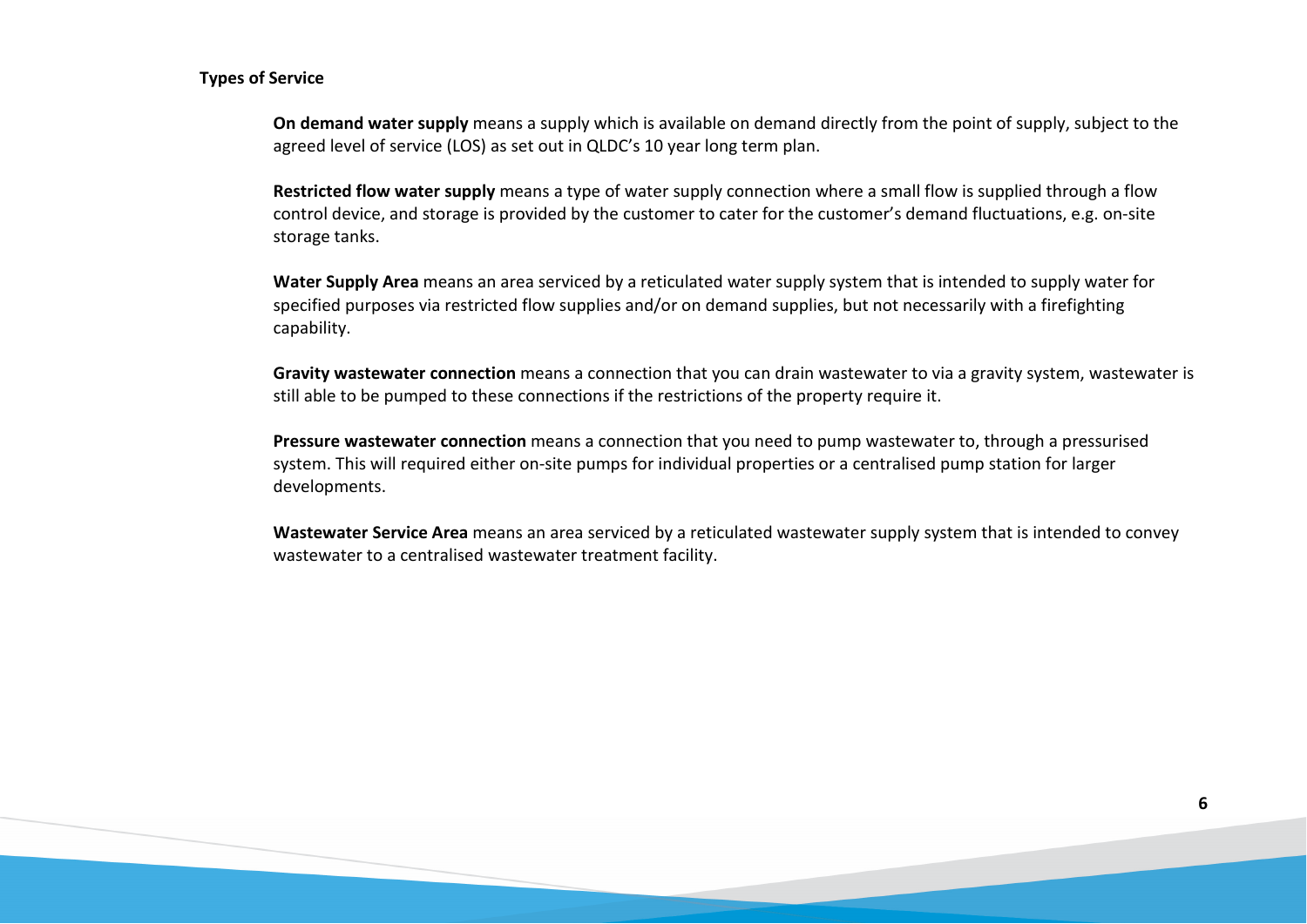# 5. Principles

QLDC officers with delegated authority may approve applications that comply with the following principles:

- 1. That an existing water main or wastewater main with suitable capacity is adjacent to the property boundary.
- 2. All cost to extend the QLDC water supply or wastewater network shall be covered by the applicant. Full development contributions and rates shall also be levied and paid.
- 3. The level of service of the scheme should not be significantly compromised by the extension. Validation by a QLDC officer or a suitably qualified professional will be required. The effects of future development shall also be considered. The cost of the validation will be the responsibility of the applicant.
- 4. Any reticulation extensions should be vested to QLDC when on council land and/or where there are multiple owners. Otherwise the extension should be privately owned.
- 5. Design and construction must comply with all applicable QLDC standards and policies at the time to ensure the integrity and quality of QLDC networks are maintained.
- 6. The agreement with QLDC shall define the level of service to be provided and any landowner requirements, e.g. restricted flow supply, private storage for fire-fighting purposes and irrigation, pressure wastewater connection.
- 7. The agreement with QLDC shall acknowledge that the use of the public supply for large scale irrigation by private landowners is not viable in the long term. The water use of the public supply shall not exceed 750 litres/day per dwelling. This is based on the residential average daily consumption identified throughout the water meter trial 2015/16.
- 8. The extension is for a development that has obtained an agreement with Council that water will be available, only if resource consent is granted the boundary change applies. The new water supply or wastewater scheme boundary does not extend beyond the consented development.

Any application that does not meet the above criteria shall be referred to the elected members for approval. This may include any connections/scheme extensions that may be required to mitigate a public health risk.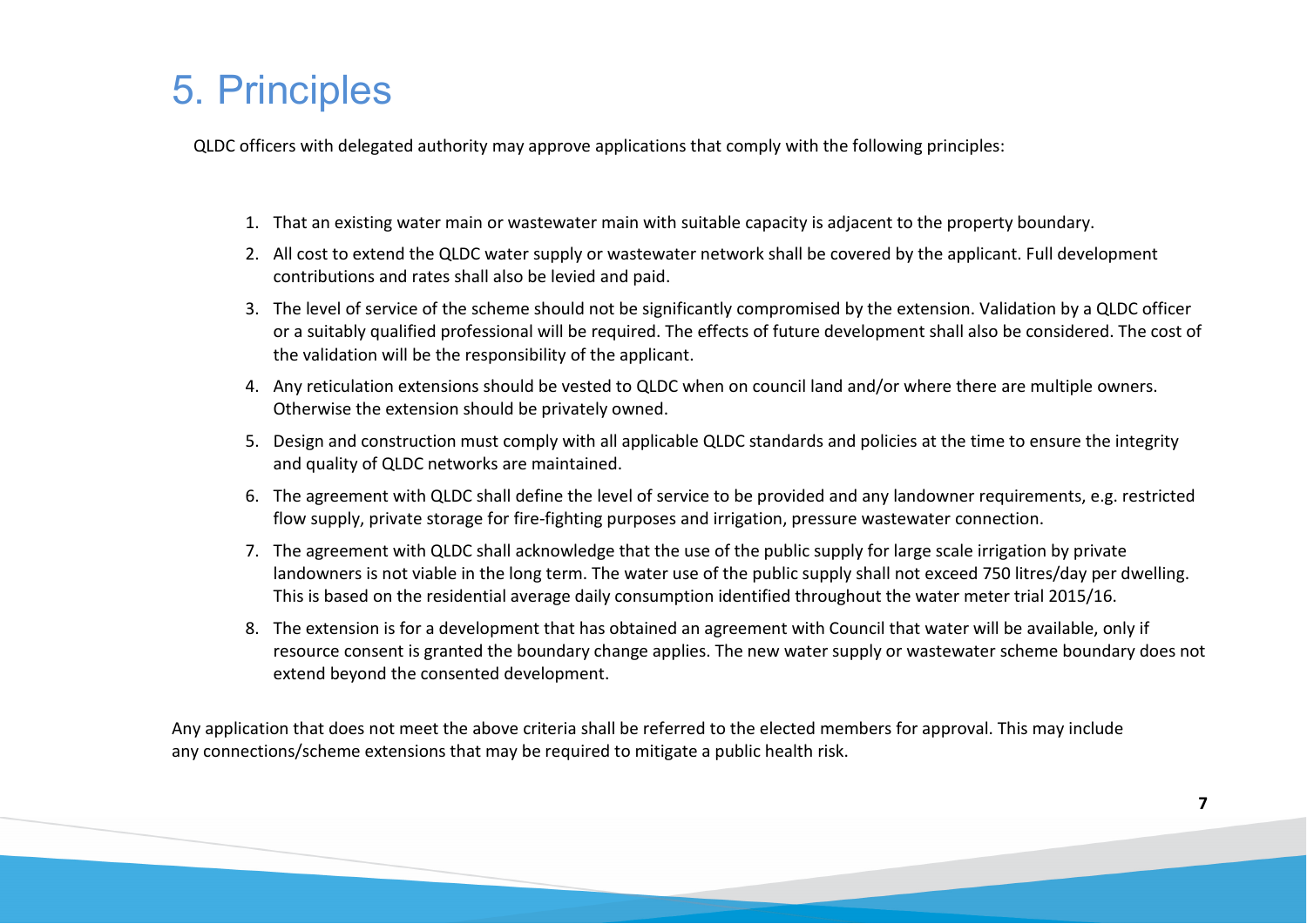# 6. Responsibilities

The Applicant is responsible for:

- 1. Lodging a complete application via the Duty Planner.
- 2. Providing extra information as required by QLDC.
- 3. Covering the cost of extra water supply and/or wastewater modelling (if required) to validate that the level of service or network capacity is not compromised.
- 4. Covering all internal cost related to QLDC's responsibilities as outlined below.
- 5. Signing an agreement with QLDC regarding capital cost, rates, development contributions, vesting ownership, construction requirements, timeframes for construction and meeting all costs associated with preparation of the legal agreement.
- 6. Fulfilling obligations stated on the agreement with QLDC and following normal QLDC processes for water service and wastewater extensions and connections.

The QLDC is responsible for:

- 1. Assessing the application using the application approval process outlined in Section 7.
- 2. Coordinating any extra water supply or wastewater modelling (if required) to validate that the level of service is not compromised.
- 3. Approving or declining application using the appropriate authority.
- 4. Escalating the application to elected members if it cannot be approved within the principles of this policy.
- 5. Preparing the agreement with QLDC.
- 6. Carrying out internal post construction processes.